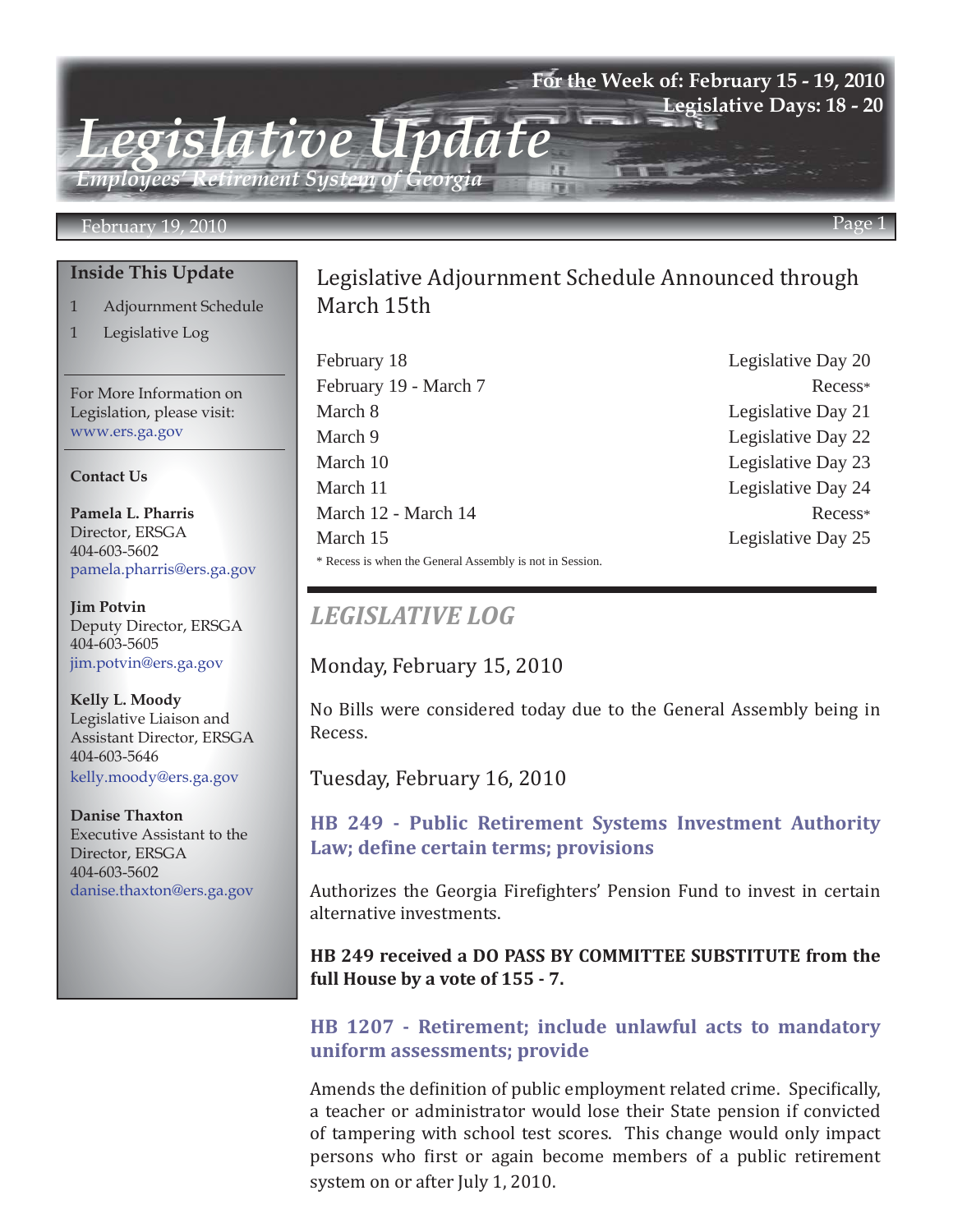# *LEGISLATIVE LOG - Continued*

# **[HB 1223 - State Employees' Assurance Department; group term life insurance; provi](http://www.legis.ga.gov/legis/2009_10/sum/hb1223.htm)sions**

Provides the Board of Trustees of the State Employees' Assurance Department (SEAD), the Employees' Retirement System of Georgia (ERSGA), the Legislative Retirement System (LRS), and the Judicial Retirement System (JRS) with the ability to insure, reinsure, or contract for the assumption of liabilities with regard to Group Term Life Insurance (GTLI).

The Board of Trustees of SEAD, ERSGA, LRS, and JRS would require sufficient funds to cover the anticipated liabilities of GTLI for all members in case of any reinsure or contract change. By law, any access funds that may result in any change will be transferred to the participating retirement system. These systems may then deposit such funds in the pension accumulation fund or may provide such discretionary benefit to members.

### **HB 1223 was assigned to the House Retirement Committee by the full House.**

Wednesday, February 17, 2010

## **[HB 960 - Georgia Defined Contribution Plan; make lump sum payment upon death;](http://www.legis.ga.gov/legis/2009_10/sum/hb960.htm)  change**

Changes the default beneficiary for GDCP members when a designation has not been made from the member's estate to follow the Per Stirpes Rules.

Currently, if the member has not chosen a beneficiary, the beneficiary automatically defaults to the member's estate. GDCP by nature has many temporary members that may not choose a beneficiary. This legislation allows the designation to follow the Per Stirpes Rules as outlined in 53-2-1.

#### **HB 960 was recommitted to the House Retirement Committee by the House Rules Committee.**

## **[HB 960 - Georgia Defined Contribution Plan; make lump sum payment upon death;](http://www.legis.ga.gov/legis/2009_10/sum/hb960.htm)  change**

Changes the default beneficiary for GDCP members when a designation has not been made and defines the order of payment will be made to:

- (1) The lawful spouse;
- (2) The natural or legally adopted children, in equal shares;
- (3) The parents, in equal shares; or
- (4) The personal representative of the estate.

#### **HB 960 received a DO PASS BY COMMITTEE SUBSTITUTE from the House Retirement Committee.**